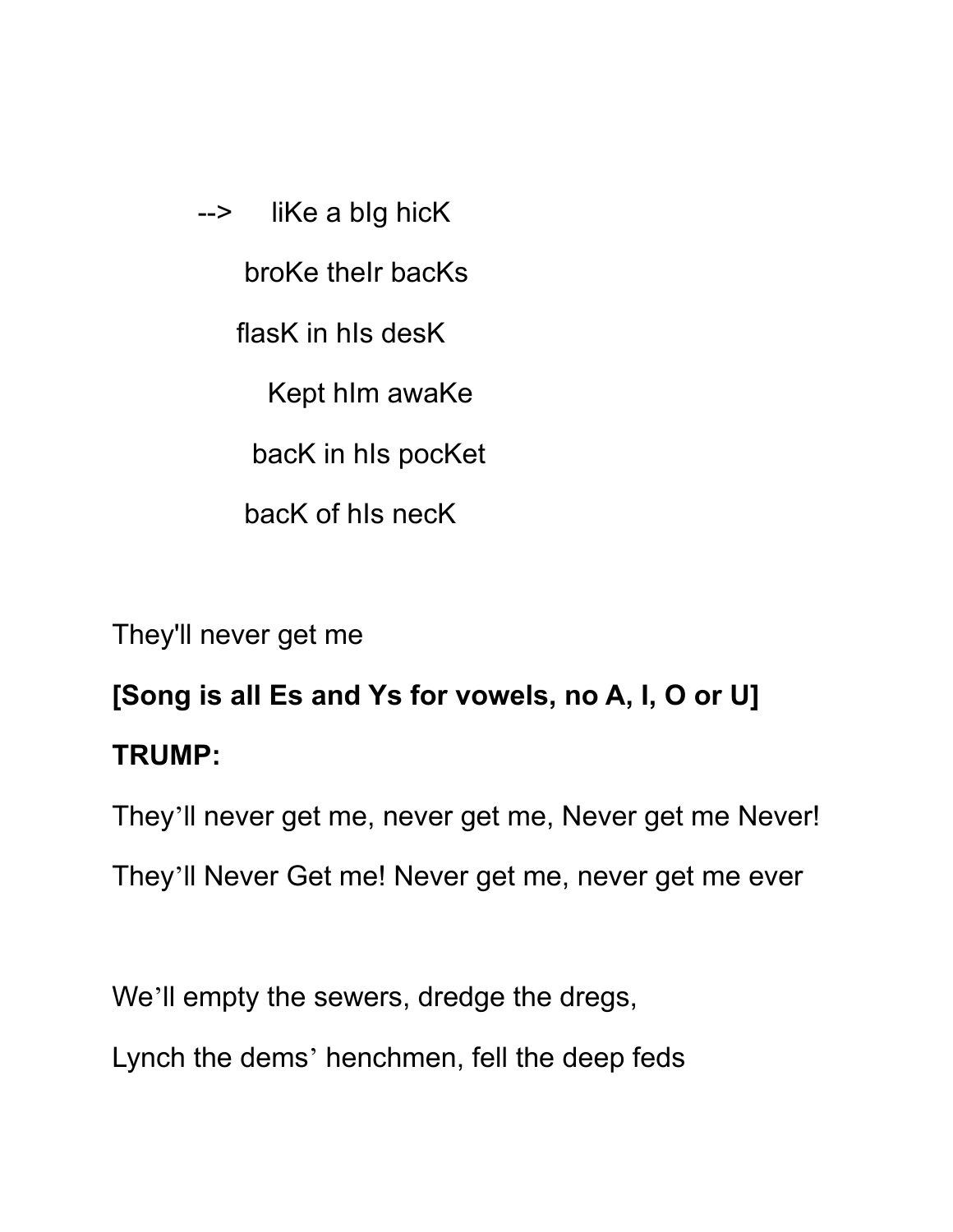Pepper these Berkeley type celebs!

We'll never rest! Let them beg!

The nervy, cheeky, lefty geeks, These Ellen Degeneres, Meryl Streeps These Kennedy Types, Westchester's effetes These tweedy twerps, these creepy sheep

## SEWERS!

They Try Yet...

They'll never get me, never get me, Never get me Never! They'll never get me, never get me, Never get me ever! They'll never get me, never get me, Never get me Never! They'll never get me, never get me, Never get me ever! The pretend news! CNN's pesky geeks Meet the Press, NBC, Newsweek!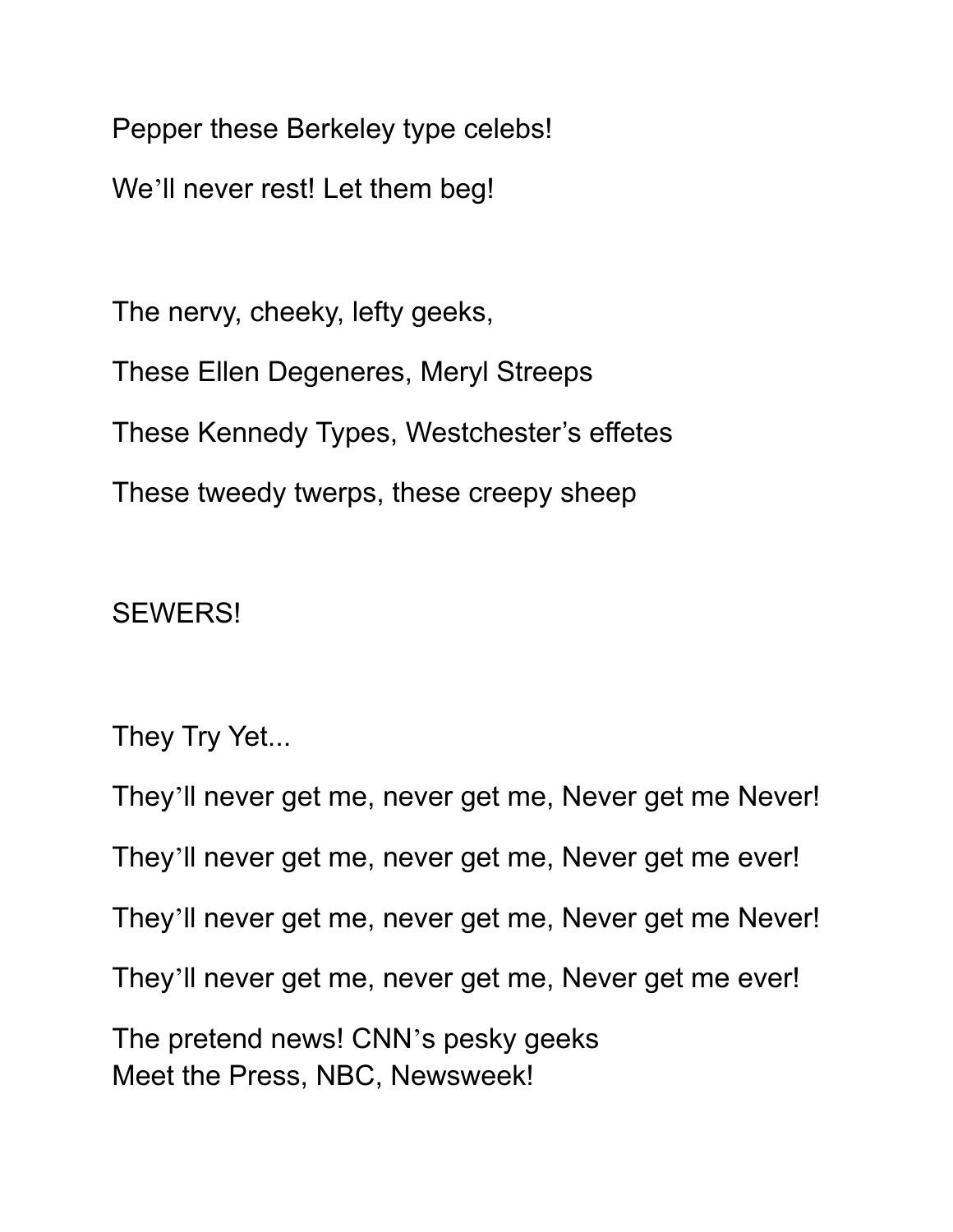Welker, Gretchen, Megyn Kelly -- yes, three sketchy serpents there! Jezebels, hell wenches – they bleed everywhere!

Well, They'll never get me, never get me, Never get me Never!

Never get me, never get me, Never get me EVER!!

We'll get THEM! They'll see!

Hmm -- let's reset, recenter here

Remember ever clever HRC, she - the prez never elected,? --

The Dems blessed her - the Wellesley shrew - me they never expected!

Well here's my better news, she'll get the pen We'll sentence her! we'll never relent Better bet her stretch'll never end! We'll get her, -- Sweet revenge!

SWEET Revenge!!!

Then remember "feel the Bern", the fresh rebel yell? --

Rejected!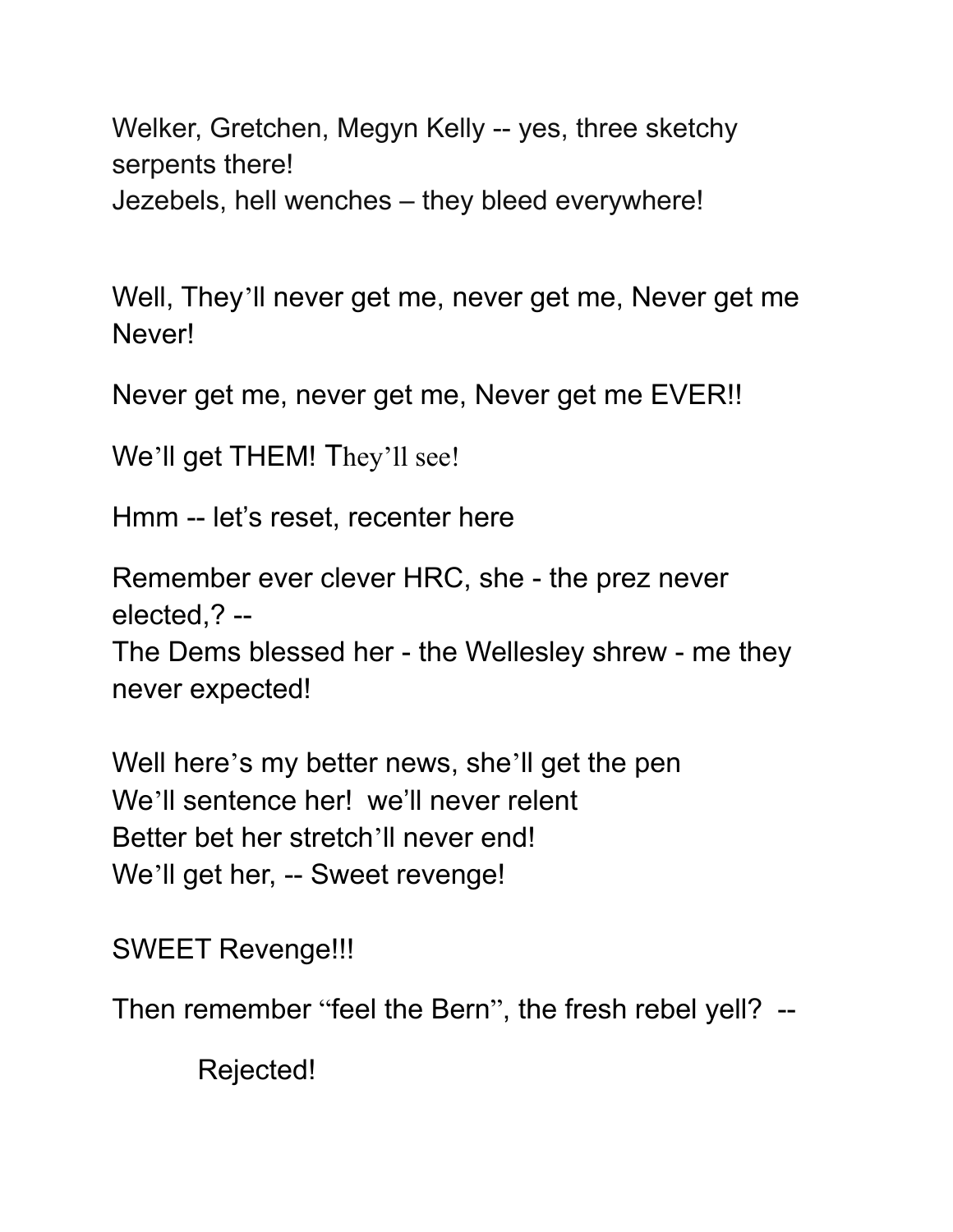The rep the dems then selected? The Sleepy, sheepy ex-Veep -- he'll never get elected! Send them help!

They'll Never Get me! Never get me, Never get me never!

They'll never get me, never get me, Never get me ever!

Then we'll erect the fence, repel the enemy These lesser leeches, perverted pygmy – feckless ferrets, feeble gypsy they breed dysentery, ecch deny them entry!

They need help? Shelter?

Psych!

They seem Hershey's Nestle's sweet?

fjfjMh-mh! Jekyll/Hyde!

Screw them!

These feeble, helpless, needy – heh, heh -- NYET!

Let them beg, weep, cry HELP,--we'll expel them .... GET!

We'll wrench the teeny helpless whelps -- yes, wrench them free!!